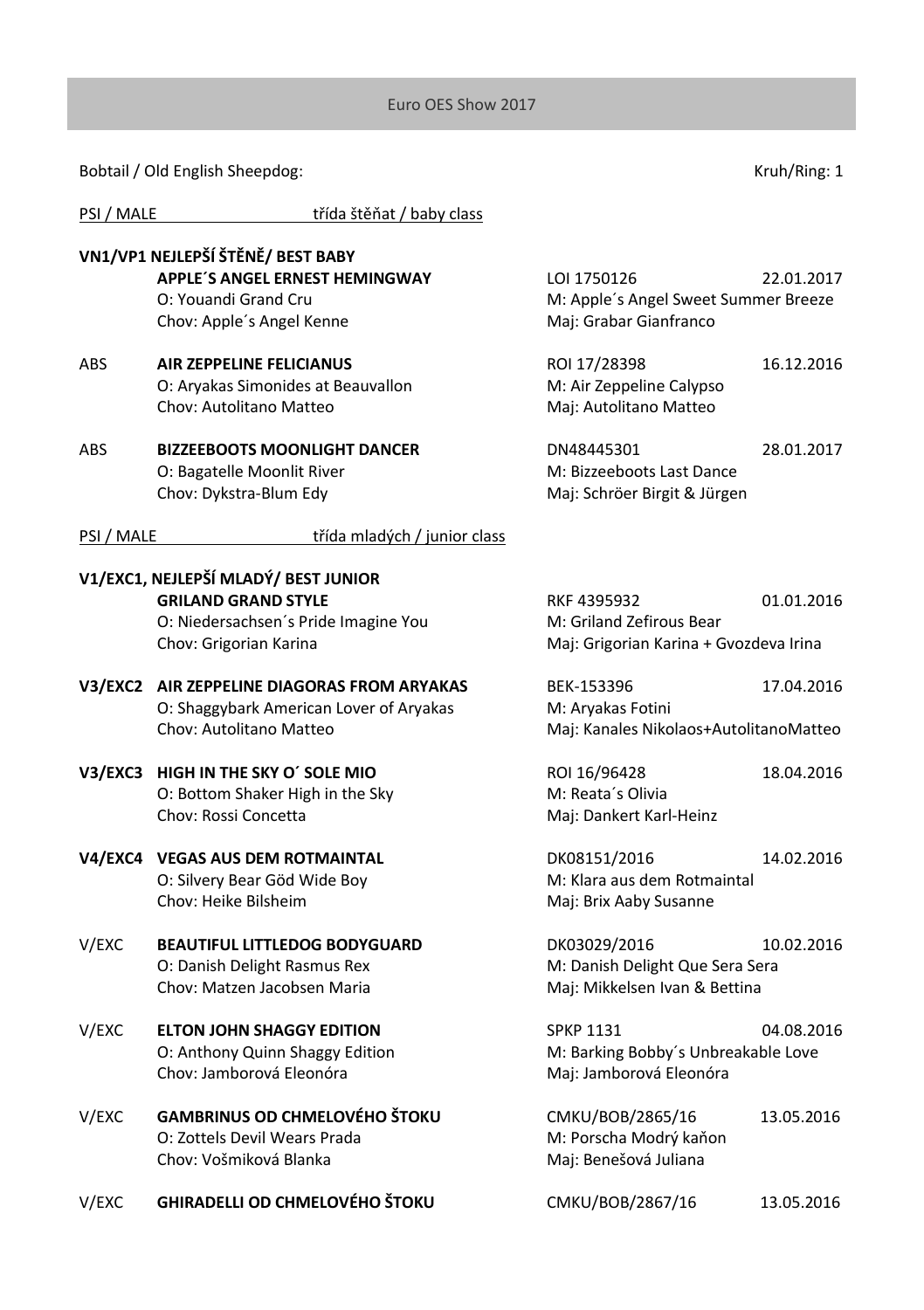O: Zottels Devil Wears Prada M: Porscha Modrý kaňon Chov: Vošmiková Blanka Maj: Havla Petr

ABS **DREAM OF PARADISE HARKAWAY** VDH/ZBrH OES 17805 07.06.2016 Chov: Drayss Beate Maj: Drayss Beate

## PSI / MALE třída veteránů / veteran class

- Chov: Van Engelen I.J. Maj: Kuijpers Pascalle
- **V2/FXC2 ARGOVIAN IN LOVE WITH AMBASSTOWN SHSB/LOS 672312 10.04.2008** O: Kerjalee Azure M: Argovian Emotional Affair Chov: Schibler Claudia & Thomas Maj: Schibler Claudia + Weber M. & F.
- Chov: Roudnická Blanka Maj: Balharová Irena
- ABS **WOTAN VON DEN BLUE ZOTTEL´S** SHSB/LOS 692587 08.08.2008 O: Aryakas Callipous **M: Pippilotta von den Blue Zottel**'s
- ABS **ZENIT DEI NOBILPAZZI** LOI 09/69711 16.09.2008 O: Snowdowne Dolcevita Golden Years M: Nobelprize dei Nobilpazzi Chov: Malacrida Susanna Mai: Bovo Marisa

#### FENY / FEMALE třída štěňat / baby class

**VN1/VP1 ANGEL SCULLY FROM STONE´S** VDH/ZBrH OES 17892 03.01.2017 O: Niedersachsen's Pride Just Remember M: Angel Krümel from Stone's Chov: Stein Anja & Mario **Maj: Stein Anja & Mario** Maj: Stein Anja & Mario

- **VN2/VP2 APPLE´S ANGEL EMILY DICKINSON** ROI 17/50131 22.01.2017 Chov: Apple's Angel Kennel Maj: Apple' Angel Kennel
- **VN3/VP3 ENCHANT HOPEFUL FUTURE** ÖHZB/BO 1260 13.12.2016 Chov: Singer Eleonore Maj: Hájková Klára
- **VN4/VP4 ANGEL SAMBA FROM STONE´S** VDH/ZBrH OES 17890 03.01.2017 O: Niedersachsen´s Pride Just Remember M: Angel Krümel from Stone´s Chov: Stein Anja & Mario **Manuel And Anglic And Anglic Martina**

ABS **AIR ZEPPELINE FLORA** ROI 17/28400 16.12.2016 O: Aryakas Simonides at Beauvallon M: Air Zeppeline Calypso

O: Blue Point From Home of Crazy Fire M: Dream of Paradise Follow the Dream

**V1/EXC1 YOUANDI POMPIDOU** N.H.S.B. 2748349 05.05.2009 O: Youandi Antaeus M: Youandi Moët et Chandon

**V3/EXC3 ARISTON BAMBINI DI PRAGA** CMKU/BOB/2747/08/11 28.03.2008 O: Aryakas Callipous and a metal metal metal M: Arizona aus dem Rotmaintal

Chov: Leonhardt Brigitte & Mathias Maj: Künzler Rita + Dankert Karl-Heinz

O: Youandi Grand Cru M: Apple´s Angel Sweet Summer Breeze

O: Manrose Plaisir D'Amour M: Enchant According to Queeny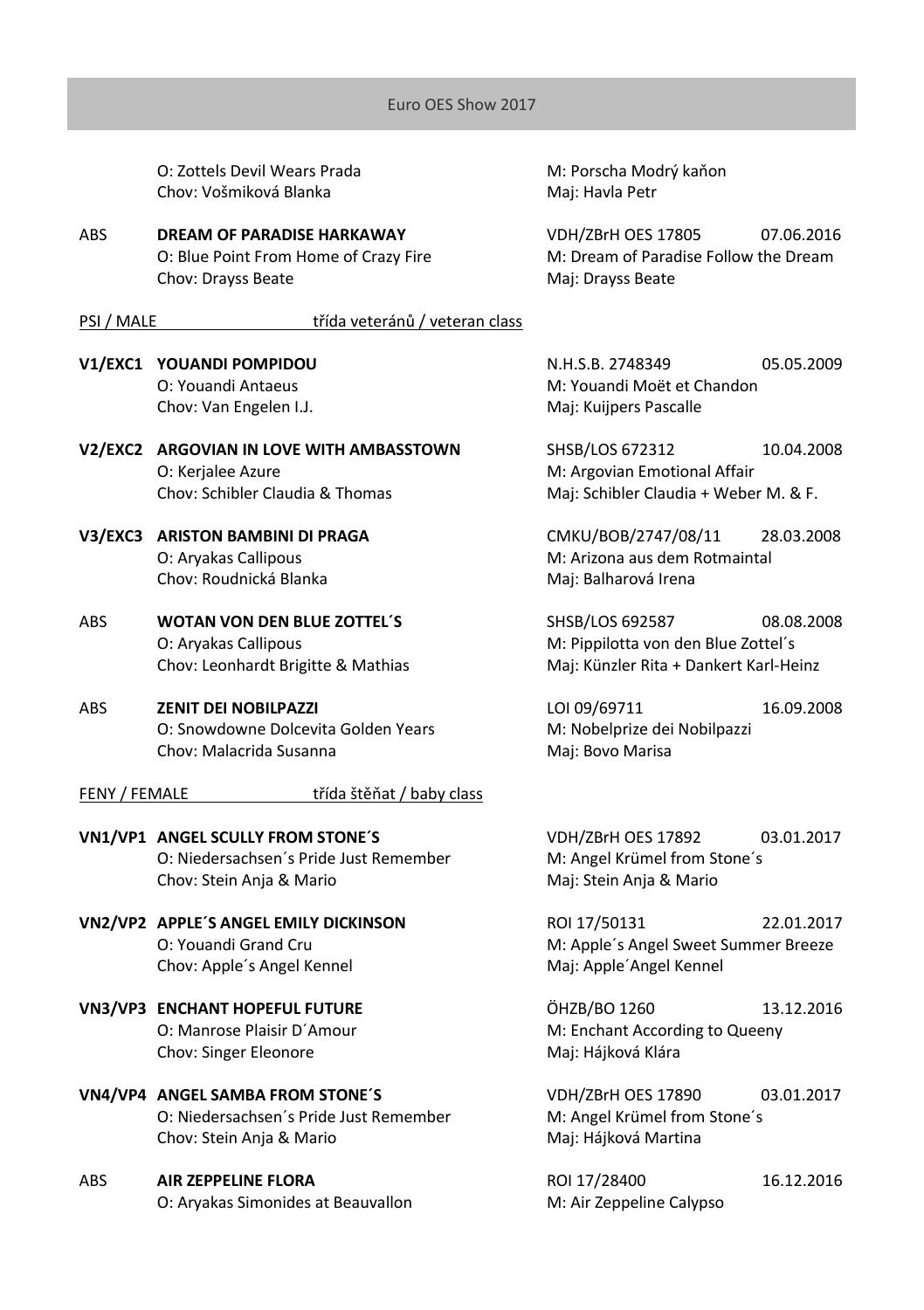Chov: Autolitano Matteo **Manuel Autor Chov: Autolitano Matteo** 

FENY / FEMALE třída dorostu / puppy class

## **VN1/VP1, NEJLEPŠÍ DOROST/ BEST PUPPY**

**SHAGGY BLUE BOB´S WALKING IN MY SHOES** DOESC D16078 06.11.2016 O: Shaggy Blue Bob's Rebel Yell M: Shaggy Blue Bob's Never Let me Down Again Chov: Semmelroth Andrea & Gerald Maj: Semmelroth Andrea **VN2/VP2 GO GO GIRL VOM RANGSDORFER SEE** VDH/ZBrH 17867 03.11.2016 O: Pennylane Attention Please Michael M: Pepperhouse Ida Chov: Engel Ute Maj: Engel Ute **VN3/VP3 MY BEAUTIFUL BUTTERFLY KISSES** DK19668/2016 21.11.2016 O: Brinkley Will I Am M: Danish Delight Quintessa Chov: Madsen Dorthe Maj: Mai: Madsen Dorthe

**VN4/VP4 HIGH HEELS VOM RANGSDORFER SEE** VDH/ZBrH OES 17881 02.12.2016 O: Pennylane Attention Please M: Karussel aus dem Elbe-Urstromtal Chov: Engel Ute Maj: Kočárková Veronika

| třída mladých / junior class |
|------------------------------|
|------------------------------|

**V1/EXC1, CAJC PIPPA'S SECRET OF SNOWBOOT BEARS LO.S.H. 1176138 17.05.2016** O: Koboy of Snowboot Bears M: Apple's Angel New York Cheesecake Chov: Van Beirendonck-Lembrechts Chris & Jan Maj: Cornelis Maryce

## **V2/EXC2 LADY IN RED FROM BEAUTIFUL HIGHLAND** DOESC D16046 26.05.2016 O: Pole-Position´s Quax M: Kiss from a Rose from Beautiful Highland Chov: Kirsch Siglinde & Annette Maj: Kirsch Siglinde & Annette

**V3/EXC3 WIGGLY SCAMP´S JOANNE BLUE ANGEL** N.H.S.B. 3037052 15.03.2016 O: Blue Point from Home of Crazy Fire M: Angel Miss Milly from Stone's Chov: Philips Paul & Annemarie Maj: Philips Paul & Annemarie

## **V4/EXC4 SHAGGY BLUE BOB'S VIPER** DOESC D16054 12.08.2016 O: Shaggy Blue Bob´s Pretty Snowball M: Shaggy Blue Bob´s True Love Chov: Semmelroth Andrea & Gerald Maj: Semmelroth Andrea + W

V/EXC **ADELE FOR TREASURE-ISLAND'S TO OUR HEARTS** VDH ZBrH OES 17816 25.06.2016 O: One Oneiro Dei Nobilpazzi M: Adorable Phyllis to our Hearts of he

Chov: Silberhorn Holger & Dagmar Maj: Silberhorn Holger & Dagmar

V/EXC **ALL EYES ON HILDA TO OUR HEARTS** VDH/ZBrH OES 17819 25.06.2016

KlitLy´s

O: One Oneiro Dei Nobilpazzi M: Adorable Phyllis to our Hearts of he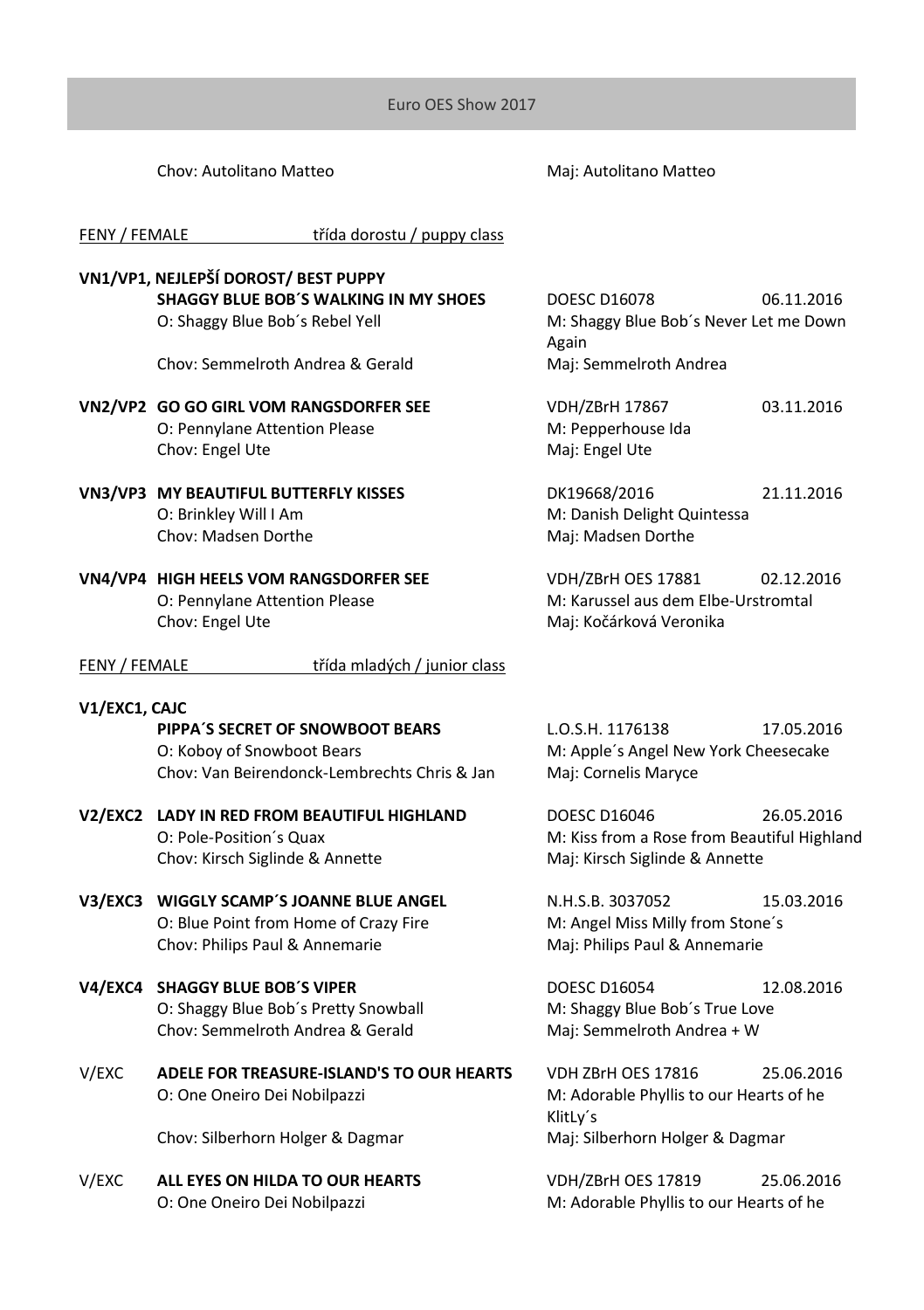|            | CHUY. JINGHIOHI DUGHIUI                                                                                                             |                                                                                                  |            |
|------------|-------------------------------------------------------------------------------------------------------------------------------------|--------------------------------------------------------------------------------------------------|------------|
| V/EXC      | <b>APPLE'S ANGEL PRETTY WOMAN</b><br>O: Enchant Another Cosmopolitan<br>Chov: Apple's Angel Kennel                                  | ROI 16/130187<br>M: Apple's Angel Pancake Coffee<br>Maj: Leonarduzzi Daniela                     | 03.06.2016 |
| V/EXC      | DREAM OF PARADISE HOPE N' DREAM<br>O: Blue Point From Home of Crazy Fire<br>Chov: Drayss Beate                                      | VDH/ZBrH OES 17807<br>M: Dream of Paradise Follow the Dream<br>Maj: Drayss Beate + Weber M. & F. | 07.06.2016 |
| V/EXC      | <b>EDITH PIAF SHAGGY EDITION</b><br>O: Anthony Quinn Shaggy Edition<br>Chov: Jamborová Eleonóra                                     | <b>SPKP 1137</b><br>M: Barking Bobby's Unbreakable Love<br>Maj: Jamborová Eleonóra               | 04.08.2016 |
| V/EXC      | <b>GRACIELLA OD CHMELOVÉHO ŠTOKU</b><br>O: Zottels Devil Wears Prada<br>Chov: Vošmiková Blanka                                      | CMKU/BOB/2869/16<br>M: Porscha Modrý kaňon<br>Maj: Vošmiková Blanka                              | 13.05.2016 |
| V/EXC      | HAPPY FREULE FROM ROCKY'S DESTENEY<br>O: Ela Zoran from Rocky's Desteney<br>Chov: Hoogwerf Pleuni                                   | N.H.S.B. 3036322<br>M: My Lady Dei Nobilpazzi<br>Maj: Hoogwerf Pleuni                            | 08.03.2016 |
| V/EXC      | <b>ONLY FOR FUN LARA</b><br>O: Only for Fun Glan<br>Chov: Kotlár Andrea & Róbert                                                    | MET.Bobt. 45/16<br>M: Only for Fun Perec<br>Maj: Kotlár Róbert                                   | 17.05.2016 |
| V/EXC      | POET'S GARDEN I'M SO BEAUTIFUL<br>O: Kerjalee Takes the Lead<br>Chov: Schmidt Sabine & Joachim                                      | VDH/ZBrH OES 17814<br>M: Poet's Garden Groovy Kind of Love<br>Maj: Schmidt Sabine                | 28.06.2016 |
| V/EXC      | <b>POLE-POSITION'S TINKERBELL</b><br>O: Zottels No Biz Like Show Biz<br>Chov: Haas Doris                                            | VDH/ZBrH OES 17772<br>M: Dori von der Hummelelfe<br>Maj: Haas Doris                              | 10.01.2016 |
| V/EXC      | SNOWDOWNE SPECIAL FOR EUROPE SHAGGY EDITION<br>O: Symmetry N Decadent's Field Commander<br>Chov: Freiheit Dea + Grady Colleen Allen | DN45762501<br>M: Snowdowne CJ's Cosmo Girl<br>Maj: Jamborová Eleonóra                            | 31.03.2016 |
| V/EXC      | STAIRWAY TO HEAVEN MEME PAS PEUR<br>O: Irresistible Boy of Reality Dream<br>Chov: Lemaire Martine                                   | LOF 1 BOB. 29235/0<br>M: Stairway to Heaven of Roseville<br>Maj: Lemaire Martine                 | 24.04.2016 |
| ABS        | DANISH DELIGHT YASMINA<br>O: One Oneiro Dei Nobilpazzi<br>Chov: Schjoth Birgitte                                                    | DK14645/2016<br>M: Danish Delight Rigmor Regina<br>Maj: Schjoth Birgitte + Nielsen Lisa          | 03.08.2016 |
| <b>ADC</b> | OUEEN OF KINGDOM DEL NORU DAZZI                                                                                                     | $D$ $D$ $I$ $I$ $C$ $I$ $I$ $D$ $O$ $C$ $T$ $D$                                                  | 15000000   |

KlitLy´s

Chov: Silberhorn Dagmar Maj: Flottmann Elke

ABS **QUEEN OF KINGDOM DEI NOBILPAZZI** ROI 16/138672 15.06.2016 O: One Oneiro Dei Nobilpazzi M: Limited Edition Dei Nobilpazzi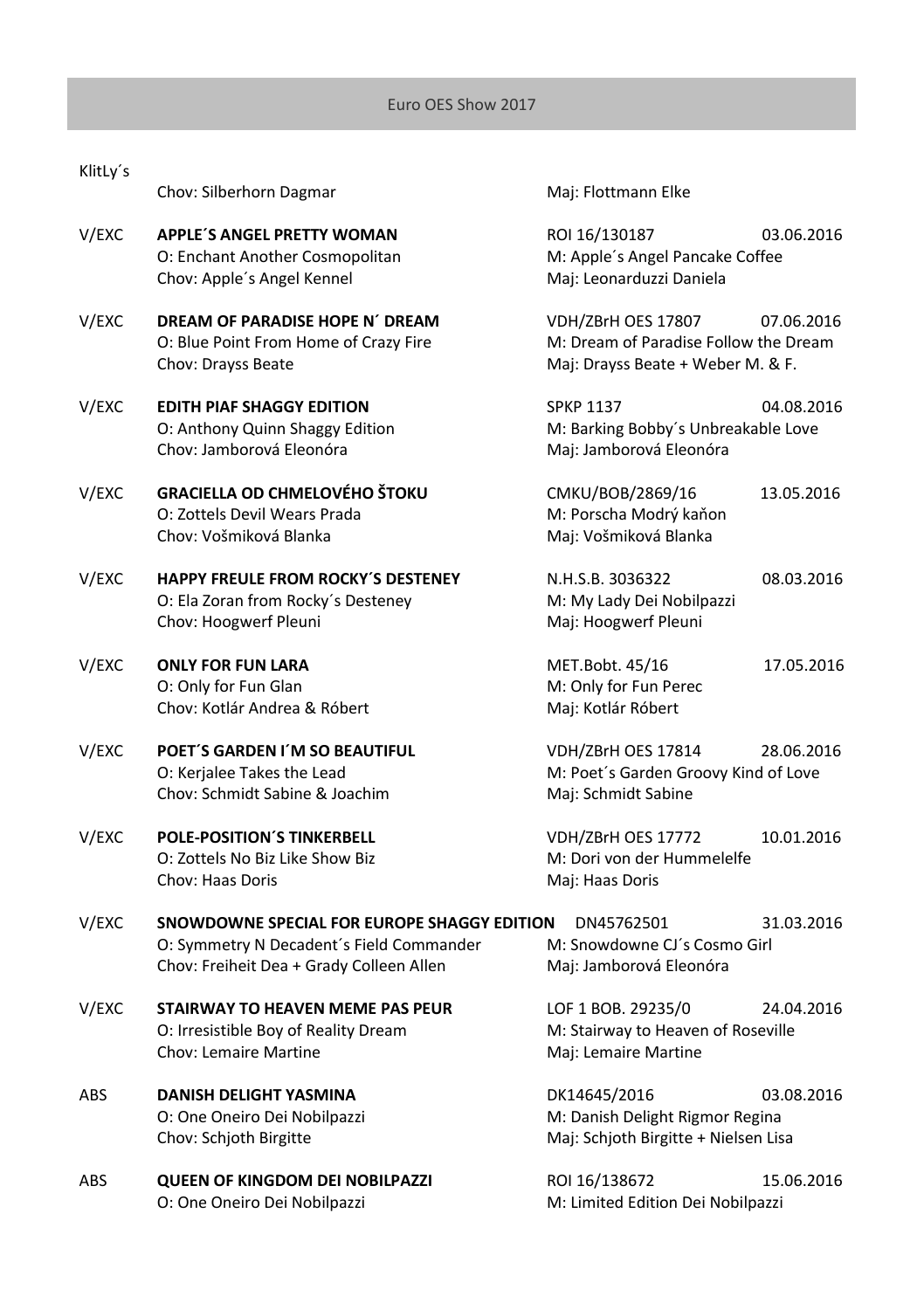Chov: Malacrida Susanna Maj: Malacrida Susanna

FENY / FEMALE třída veteránů / veteran class

## **V1/EXC1, NEJLEPŠÍ VETERÁN/ BEST VETERAN ANGEL GIGGLES FROM STONE´S** VDH/ZBrH OES 16101 15.11.2005 O: Angel Bonetti from Stone's M: Angel Chooberry-Boo from Stone's Chov: Stein Anja & Mario **Maj: Stein Anja & Mario** Maj: Stein Anja & Mario **V2/EXC2 YOUANDI BRIGITTE BARDOT** MET.Bobt.2208/H/09 05.05.2009 O: Youandi Antaeus M: Youandi Moët et Chandon Chov: Engelen I.J.Van Maj: Zsemlye Nikoletta **V3/EXC3 FAMILYTREE GIRL TALK** CMKU/BOB/2779/-09/08 06.11.2008 O: Symmery's Supreme Legacy entitled and M: Fuzzyacre-Havenhues Sara Lee Chov: Bankovskis Dana C. Maj: Pekárová Erika **V4/EXC4 SHAGGY BLUE BOB´S JAZZ AT KAYNARA** SPKP 1095 19.07.2008 O: Bahlamb´s Beaming Blue Beard M: Shaggy Blue Bob´s Chart Breaker Chov: Semmelroth Andrea & Gerald Maj: Plichtová Silvia

- ABS **DANISH DELIGHT MARY GO ROUND** DK08699/2008 16.04.2008 O: Eldorado aus dem Elbe-Urstromtal M: Zottels Got to be You Chov: Schjoth Birgitte Maj: Schjoth Birgitte
- ABS **ICING ON THE CAKE FROM BEAUTIFUL HIGHLAND** VDH/ZBrH OES 16303 28.12.2006 O: Aryakas Cosmo Junior M: Helga Hufflepoff from Beautiful Highland Chov: Kirsch Siglinde & Annette Maj: Kirsch Siglinde & Annette

Bobtail / Old English Sheepdog: North Shareholds and Shareholds and Shareholds and Shareholds and Shareholds and Shareholds and Shareholds and Shareholds and Shareholds and Shareholds and Shareholds and Shareholds and Shar

PSI / MALE mezitřída / intermediate class

## **V1/EXC1, CAC**

## **V2/EXC2**, **R.CAC**

Chov: Semmelroth Andrea & Gerald Maj: Semmelroth Andrea & Gerald

## **V3/EXC3 MACOES (FCI) BACARDI SNOWBOOT BEAR** PKR.I-79992 D 11.11.2015 O: Macoes (FCI) Aspen and the second method of M: Lafayette aus dem Elbe-Urstromtal<br>
Mai: Van Beirendonck-Lembrechts Christ

**DUSTIN HOFFMAN SHAGGY EDITION** CMKU/BOB/2872/-16/15 26.06.2015 O: Anthony Quinn Shaggy Edition M: Barking Bobby's Unbreakable Love Chov: Jamborová Eleonóra Maj: Biško Jiří

**SHAGGY BLUE BOB'S UNDERTAKER** DOESC D15026 28.06.2015 O: Shaggy Blue Bob's Rebel Yell M: Shaggy Blue Bob's Never Let me Down Again

Maj: Van Beirendonck-Lembrechts Chris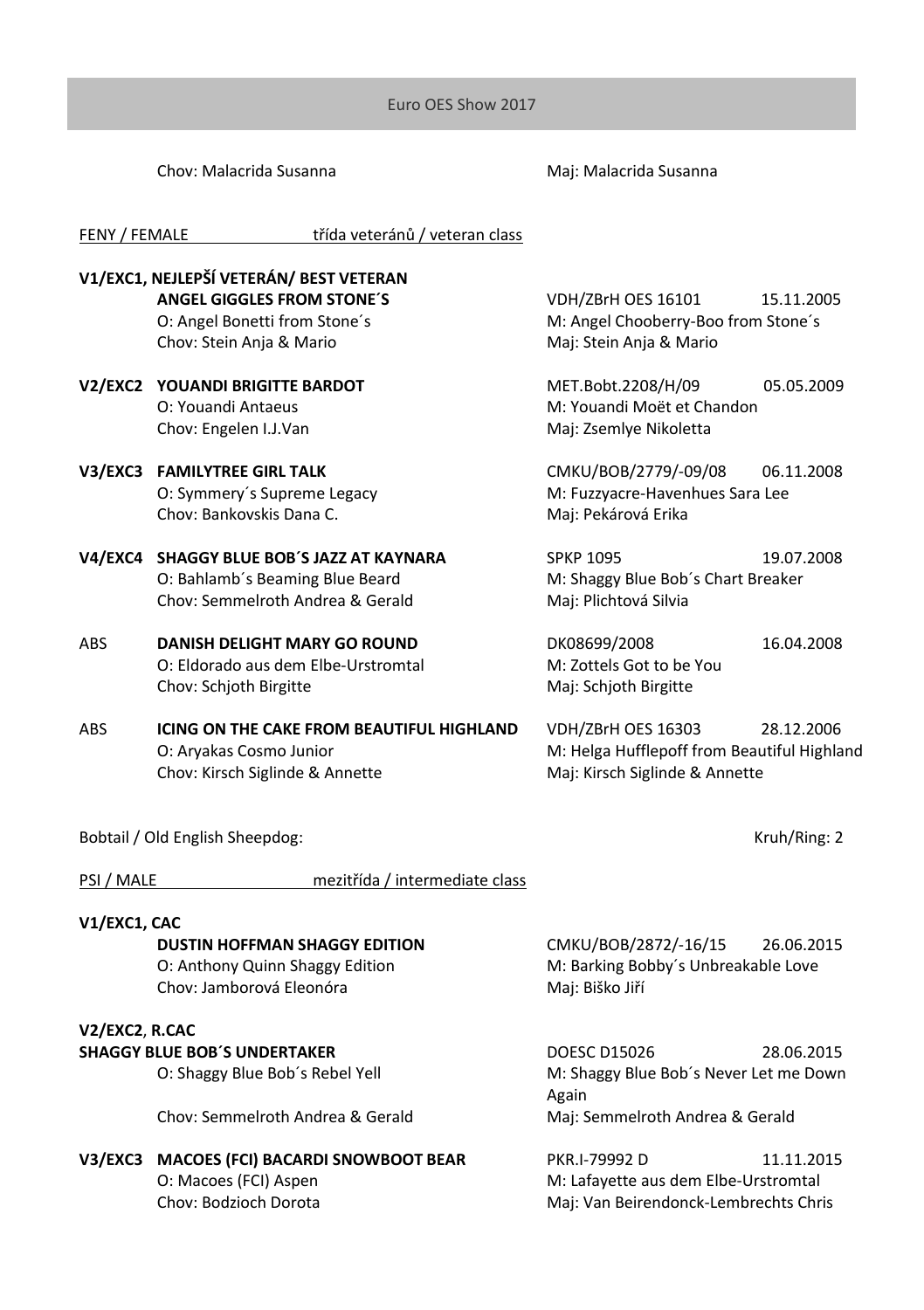|                | V4/EXC4 WYNSILOT WILSON FOR MAT N' NIK<br>O: Bagatelle Mr Plum Moon Player<br>Chov: Meyer Dora & Dale | DN46216702<br>M: Wynsilot Hit the Ground Running<br>Maj: Kanales N.+Autolitano M.+Stead M | 29.12.2015 |
|----------------|-------------------------------------------------------------------------------------------------------|-------------------------------------------------------------------------------------------|------------|
| VD/VG          | ALESSIO-MAESTRO VON CANIS CARNUNTUM (FCI)<br>O: Enchant Dusty Dot Com<br>Chov: Lambert Laura          | <b>SPKP1129</b><br>M: Shaggy Edition Coco Chanel<br>Maj: Hanáková Laura + Marko Alexander | 10.09.2015 |
| VD/VG          | <b>FALCON BAMBINI DI PRAGA</b><br>O: Daimón Bambini di Praga<br>Chov: Roudnická Blanka                | CMKU/BOB/2859/15<br>M: Coca Cola Bambini di Praga<br>Maj: Kočárková Veronika              | 08.10.2015 |
| V/EXC          | <b>GRILAND VENI VIDI VICI</b><br>O: Niedersachsen's Pride Imagine You<br>Chov: Grigorian Karina       | RKF 4395935<br>M: Griland Royal Dream Bear<br>Maj: Grigorian Karina + Hanen Anna.         | 19.12.2015 |
| <b>ABS</b>     | <b>ZOTTELS FIRECRACKER</b><br>O: Eldorado aus dem Elbe-Urstromtal<br>Chov: Bailey Christina           | H57308<br>M: Zottels Xquisitely Made<br>Maj: Segal Isaac                                  | 14.06.2015 |
| PSI / MALE     | třída otevřená / open class                                                                           |                                                                                           |            |
| V1/EXC1, CAC   |                                                                                                       |                                                                                           |            |
|                | NIEDERSACHSEN'S PRIDE JUST REMEMBER<br>O: Amblehart Archchancellor<br>Chov: Englich Heidi             | VDH/ZBrH OES 17580<br>M: Niedersachsen's Pride Give'n Take<br>Maj: Englich Heidi          | 24.08.2014 |
| V2/EXC2, R.CAC |                                                                                                       |                                                                                           |            |
|                | <b>BOB KUDLATY TRAMP</b>                                                                              | PKR.I-75699                                                                               | 14.02.2014 |
|                | O: Soft Motion's Catch of the County<br>Chov: Rostworowska Krystyna                                   | M: Ulubiona Kudlaty Tramp<br>Maj: Paradowska Ewa                                          |            |
|                | V3/EXC3 PENNYLANE ASTON MARTIN<br>O: Pole-Position's Quax<br>Chov: Müller Barbara                     | SHSB/LOS 734151<br>M: Zottels Xtravagance<br>Maj: Antl Elisabeth                          | 01.04.2015 |
|                | V4/EXC4 ZOTTELS DEVIL WEARS PRADA<br>O: Eldorado aus dem Elbe-Urstromtal<br>Chov: Christina Bailey    | CMKU/BOB/2852/-15/14<br>M: Zottels Quintessence<br>Maj: Horáková Danuše                   | 14.02.2014 |
| VD/VG          | DAIDALOS BAMBINI DI PRAGA<br>O: Silvery Bear Göd Wide Boy<br>Chov: Roudnická Blanka                   | CMKU/BOB/2815/12<br>M: Zottels Once Upon a Time<br>Maj: Antl Jan                          | 14.03.2012 |
| V/EXC          | DANISH DELIGHT U R THE ONE<br>O: Danish Delight Strikes Back<br>Chov: Schjoth Birgitte                | DK06831/2015<br>M: Danish Delight Mary Go Round<br>Maj: Villeger Katarzyna                | 11.04.2015 |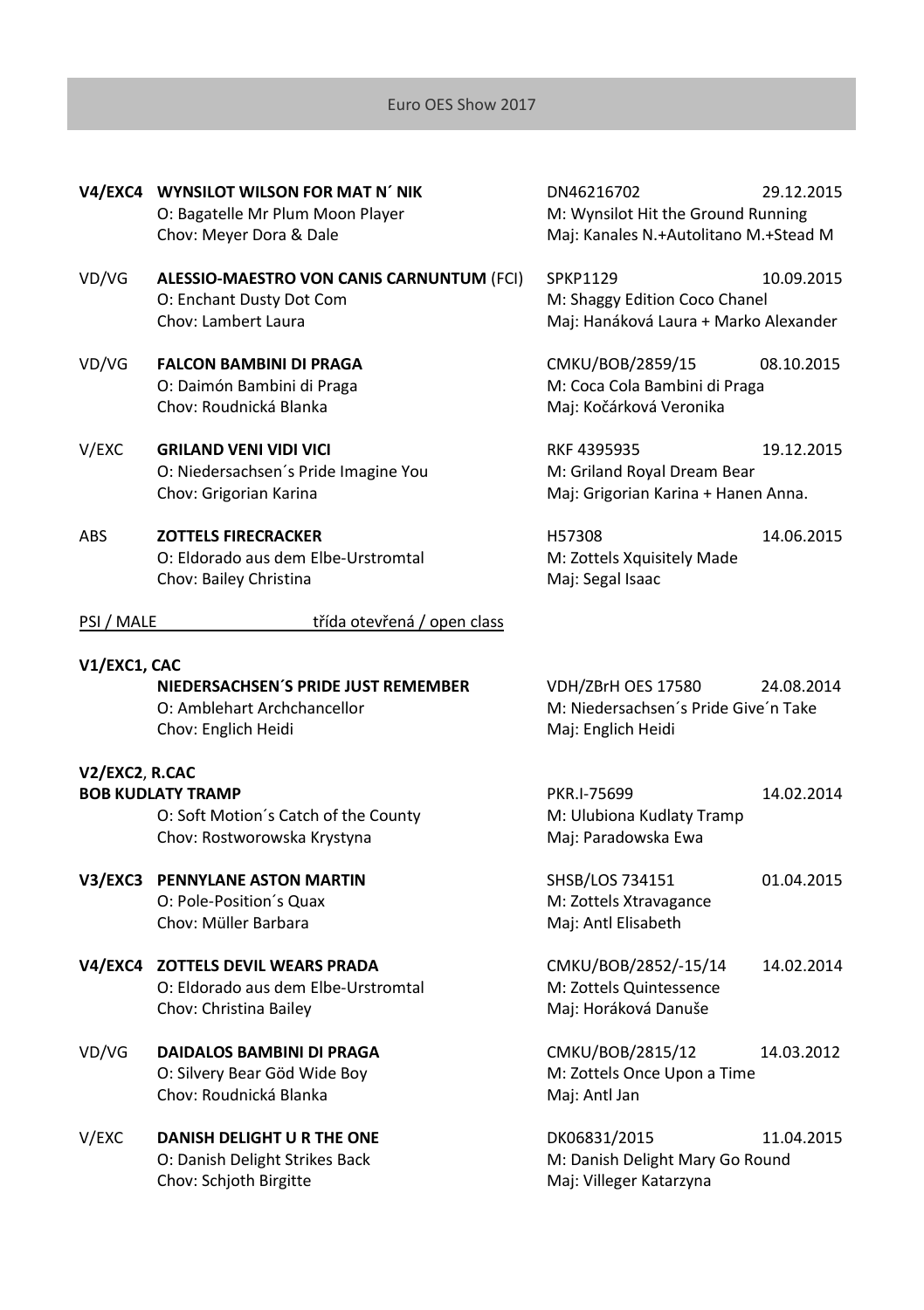| V/EXC      | <b>EDUARD VOM GOITZSCHESEE</b><br>O: Shaggy Blue Bob's Here is George<br>Chov: Schulz-Lorenz Rane + Schulz Beate | CMKU/BOB/2857/-15/15<br>M: Anastacia vom Goitzschesee<br>Maj: Hájková Martina       | 30.04.2015 |
|------------|------------------------------------------------------------------------------------------------------------------|-------------------------------------------------------------------------------------|------------|
| V/EXC      | <b>EFFULGENT SHINE</b><br>O: Amor Day of Abigal Grace<br>Chov: Gudenko Evgenia                                   | RKF 3981608<br>M: Griland Infinity Love<br>Maj: Gudenko Evgenia                     | 05.05.2014 |
| V/EXC      | <b>ENCHANT ELIAS SHEEPSHADOW</b><br>O: Manrose Plaisir D'Amour<br>Chov: Singer Eleonore                          | CMKU/BOB/2823/-13/13<br>M: Enchant X-Piece of Luck<br>Maj: Benešová Juliana         | 18.01.2013 |
| V/EXC      | <b>ENZO FERRARI BAMBINI DI PRAGA</b><br>O: HotnSpicy aus dem Elbe-Urstromtal<br>Chov: Roudnická Blanka           | CMKU/BOB/2825/13<br>M: Zottels Once Upon a Time<br>Maj: Matušcinová Martina         | 08.07.2013 |
| VD/VG      | PENNYLANE ATTENTION PLEASE<br>O: Pole-Position's Quax<br>Chov: Müller Barbara                                    | SHSB/LOS 734152<br>M: Zottels Xtravagance<br>Maj: Engel Ute                         | 01.04.2015 |
| VD/VG      | <b>POLE-POSITION'S ROCKY</b><br>O: Blueshire's I'Am Canadian with Brinkley's<br><b>Chov: Haas Doris</b>          | VDH/ZBrH OES 17600<br>M: Dori von der Hummelelfe<br>Maj: Haas Doris                 | 06.12.2014 |
| V/EXC      | <b>ROYAL CROFT HIGH'N MIGHTY</b><br>O: Greystoke's Ewe Rock My World<br>Chov: Seizovic Ivan                      | <b>SPKP 1120</b><br>M: Reata's Lara Croft<br>Maj: Jamborová Eleonóra+Antl Elisabeth | 27.09.2014 |
| V/EXC      | <b>SAXEN FARM'S AMERICAN MOB BOSS</b><br>O: Pettibone's Little Big Man<br>Chov: Saxen Elaine                     | FI55992/14<br>M: Saxen Farm's Spiral Squarecase<br>Maj: Hellman Ulla                | 09.07.2014 |
| V/EXC      | <b>SMOLIN'S DOG JE T'AIME</b><br>O: Griland Love to Celebration<br>Chov: Smolina Elena                           | RKF 3901122<br>M: Veti Vegri<br>Maj: Smolina Elena                                  | 14.02.2014 |
| PSI / MALE | třída vítězů / winner class                                                                                      |                                                                                     |            |
|            | V1/EXC1, CAC, BOB, VÍTĚZ EVROPSKÉ SPECIÁLNÍ VÝSTAVY/ WINNER OF EUROPEAN SPECIAL SHOW                             |                                                                                     |            |
|            | <b>AMOR DAY OF ABIGAL GRACE</b>                                                                                  | RKF 3232483                                                                         | 17.01.2012 |
|            | O: Zenit dei Nobilpazzi<br>Chov: Peskovatskov Andrey                                                             | M: Callipygian Venus of Abigail Grace<br>Maj: Gudenko Evgenia                       |            |

| V2/EXC2. R.CAC                                 |         |
|------------------------------------------------|---------|
| <b>NORMAN HARRISON AUS DEM ELBE-URSTROMTAL</b> | LOSH 1  |
| O: Eldorado aus dem Elbe-Urstromtal            | M: Jadc |
| Chov: Loest Cornelia                           | Maj: Lo |

**NORMAN HARRISON AUS DEM ELBE-URSTROMTAL** LOSH 1144802 29.05.2014 lore aus dem Elbe-Urstromtal pest Cornelia

**V3/EXC3 YOUANDI GRAND CRU N.H.S.B. 2849965** 05.08.2011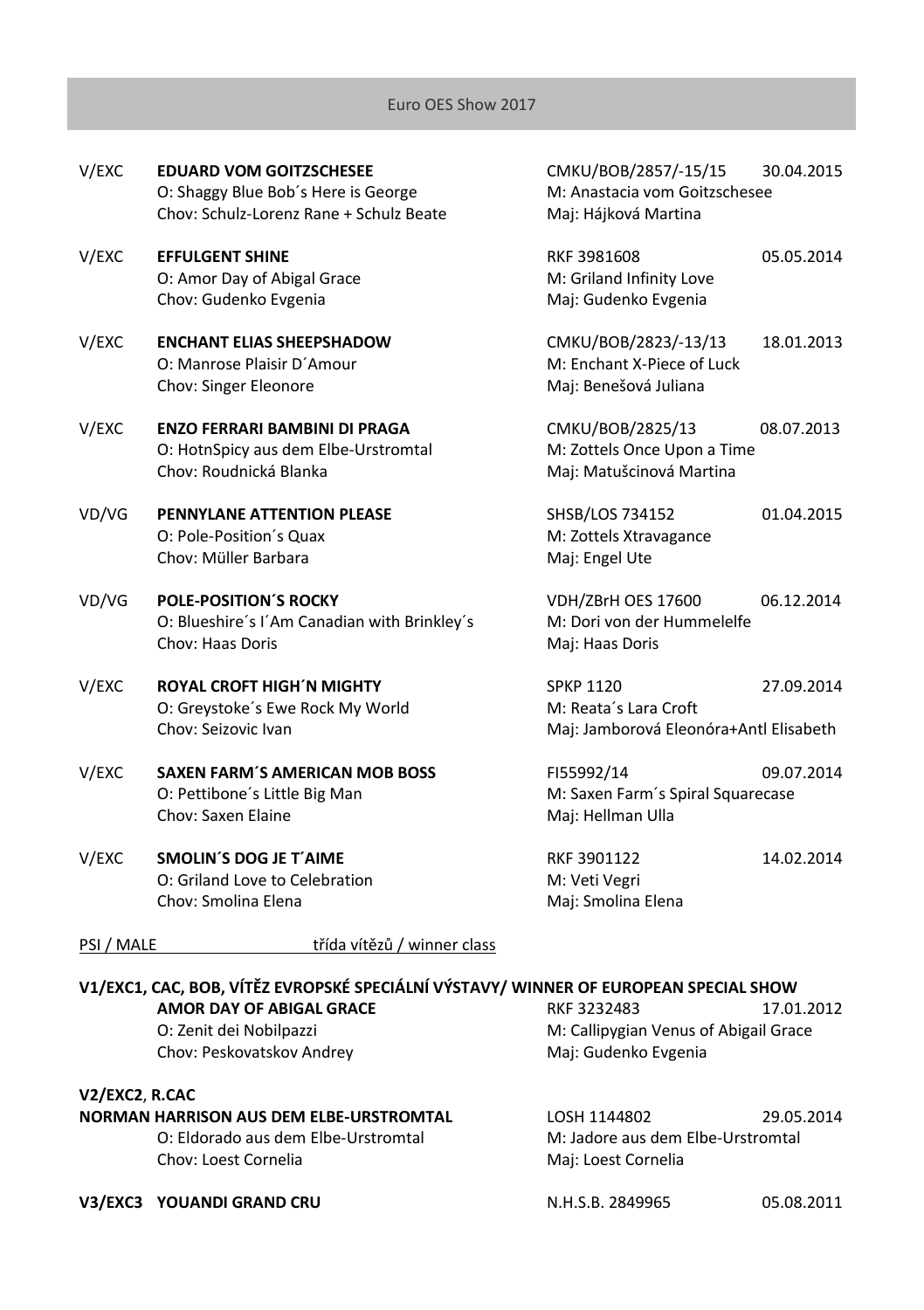O: Hartwyn Reckless Rumour M: Youandi Moët et Chandon Chov: van Engelen Inge Maj: van Engelen Inge

- **V4/EXC4 ARGOVIAN LIVIN´ ON LOVE** VDH/ZBrH OES 17598 26.10.2013 O: Zottels Xceedingly Nice for Hazyland M: Argovian Hugs 'N Kisses Chov: Schibler Claudia & Thomas Maj: Arens Martina + Schibler Claudia
- V/EXC **BRINKLEY WILL I AM** DK19752/2014 27.01.2014 O: Blueshire's I'Am Canadian with Brinkley's M: Brinkley Sheza Amazing Chov: Tomes Pamela **Maging Chov: Tomes Pamela** Maj: Nielsen Dortemarie & Torben
- O: Zenit dei Nobilpazzi M: High Class dei Nobilpazzi Chov: Malacrida Susanna Maji: Malacrida Susanna
- V/EXC **ONLY FOR FUN GEO** MET.Bobt.2354/13 19.02.2013 O: Bottom Shaker my Secret M: Only for Fun Dejayue Chov: Kotlár Andrea & Róbert Maj: Heidt Péter
- VD/VG **PAMPALINI MODRÝ KAŇON** CMKU/BOB/2831/13/15 17.09.2013 O: Argovian in Love with Ambasstown M: Oda May Modrý kaňon Chov: Márová Petra Maj: Moslerová Alexandra
- ABS **ANGEL KENOBI FROM STONE´S** VDH/ZBrH OES 16882 03.12.2009 Chov: Stein Anja & Mario **Maji: Mazijewski Sabine**
- ABS **ARYAKAS PEGASOS** BEK-120705 26.01.2013 O: Shaggy Blue Bob's Ploutarchos of Aryakas M: Aryakas Fotini Chov: Kanales Nikolaos Maj: Kanales Nikolaos
- ABS **BOTTOM SHAKER ZÉPHYR DREAM** MET.HBK-Bobt.5/14 22.01.2014 O: Bottom Shaker my Secret M: Bottom Shaker Keep Moving Chov: Szetmár István Maj: Koroknai József

V/EXC **ONE ONEIRO DEI NOBILPAZZI** ROI 14/55920 17.02.2014

O: Rasputin von den Blue Zottel´s M: Angel Choobbery-Boo from Stone´s

FENY / FEMALE mezitřída / intermediate class

## **V1/EXC1, CAC SHAGGY BLUE BOB´S UMBERTA @ BLUE ZOTTEL´S** DOESC D15028 28.06.2015 O: Shaggy Blue Bob´s Rebel Yell M: Shaggy Blue Bob´s Never Let me Down Again Chov: Semmelroth Andrea & Gerald Maj: Leonhardt Brigitte & Matthias **V2/EXC2, R.CAC ROSITA DOLCE VITA GOLDEN YEARS ROU 16/56743** 05.02.2016

Chov: Rigoldi Monica **Maj: Rigoldi Monica** Maj: Rigoldi Monica

O: Pole-Position´s Quax M: Lolita la Luna Dolce Vita Golden Years

**V3/EXC3 BLUE MOON OVER ARGOVIAN BY MICKY´S LAND** BEK-142314 06.08.2015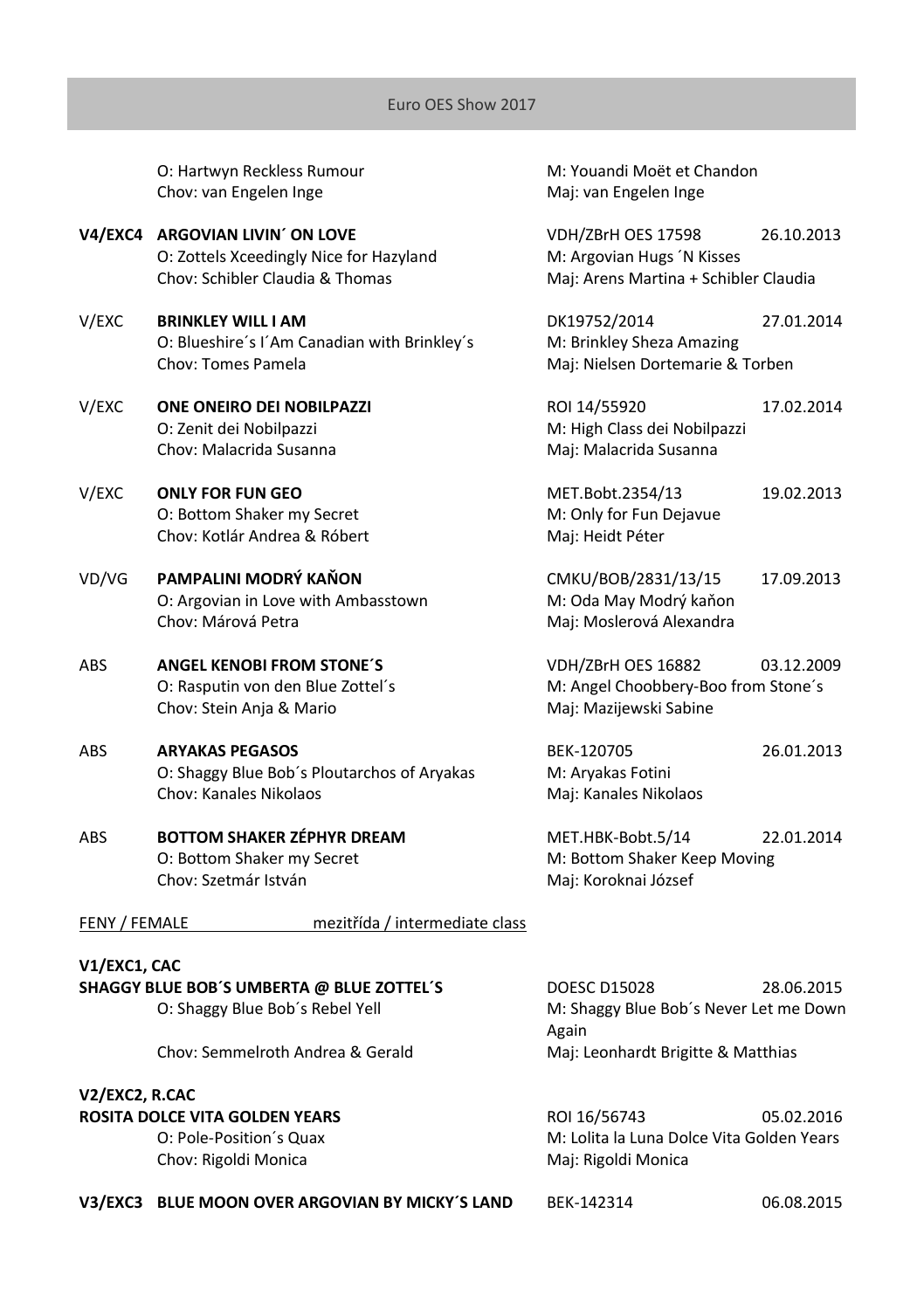O: Zottels Xceedingly Nice for Hazyland M: Argovian Kiss-Proof Puppet Chov: Zouboulidis Likourgos Maj: Schibler C.&T. + Zouboulidis L.& E.

## **V4/EXC4 BRIGHT'N BEAUTIFUL ARGOVIAN OF THE KLIT-LY´S** VDH/ZBrH OES 17731 25.08.2015 O: Argovian Livin'on Love **M: Argovian Jump'N Jive at Klit-Ly's** Chov: Arens Martina Maj: Kroll Marion + Schibler Claudia

- VD/VG **DORIS DAY SHAGGY EDITION** SKPK 1127 26.06.2015 Chov: Jamborová Eleonóra **Maj: Šoltysová Miriam**
- O: Daimón Bambini di Praga M: Coca Cola Bambini di Praga
- V/EXC **KISS OF FIRE BY MICKY'S LAND** BEK-142312 06.08.2015 O: Zottels Xceedingly Nice for Hazyland M: Argovian Kiss-Proof Puppet
- VD/VG **STAIRWAY TO HEAVEN LAISSE BETON** LOF 1 BOB. 29057/0 28.10.2015 Chov: Lemaire Martine **Manual Chov: Lemaire Martine**

O: Anthony Quinn Shaggy Edition M: Barking Bobby's Unbreakable Love

VD/VG **FRAN FAIN BAMBINI DI PRAGA** CMKU/BOB/2862/15 08.10.2015 Chov: Roudnická Blanka Maj: Hájková Klára + Zelinger Jaroslav

Chov: Zoumpoulidis Lykourgos Maj: Zoumpoulidis L.+ Santamouri Mar.

O: OWLS-DENE'S GIMME GIMME MERRY M: Stairway to Heaven Gueule D'amour

| FENY / FEMALE | třída otevřená / open class |  |
|---------------|-----------------------------|--|
|               |                             |  |

## **V1/EXC1, CAC**

**ANGEL QUANTOBELLA FROM STONE´S** VDH/ZBrH OES 17535 24.04.2014 O: HotnSpicy aus dem Elbe-Urstromtal M: Angel Krümel from Stone´s Chov: Stein Anja & Mario **Maj: Stein Anja & Mario** Maj: Stein Anja & Mario

## **V2/EXC2, R.CAC**

**ROYAL CROFT HEAVENLY LADY** JR 71329 Bob 27.09.2014 O: Greystoke's Ewe Rock My World M: Reata's Lara Croft Chov: "Royal Croft" Ivan Siezovic Maj: Siezovic Ivan

- **V3/EXC3 IDEALE INIMINI DU DOMAINE DE L´AME DES BERGERS** BE/RSH 9153208 22.09.2013 O: Koboy of Snowboot Bears M: Owls-Dene´s Geen-Feez Chov: Wambre Sebastian + Belo Isabelle Maj: Van Beirendonck-Lembrechts Chris
	- O: Aryakas Midas **Microsoft Communist Communist Communist Communist Communist Communist Communist Communist Communist Communist Communist Communist Communist Communist Communist Communist Communist Communist Communist Comm** Chov: Schibler Claudia & Thomas Mai: Schibler Claudia & Thomas

## VD/VG **AMÁLKA CHLUPATÝ MÉĎA** CMKU/BOB/2847/14 06.09.2014 O: HotnSpicy aus dem Elbe-Urstromtal M: Gema z Dobř<br>Chov: Aková Jana Michael Mai: Aková Jana Chov: Aková Jana

VD/VG **DESIGNED 4 HUGS** ROI 15710 03.10.2014 O: Incognito of Snowboot Bears M: Definitely Xquiszt Adoracion

**V4/EXC4 ARGOVIAN MOONLIGHT´N ROSES** SHSB/LOS 731648 02.12.2014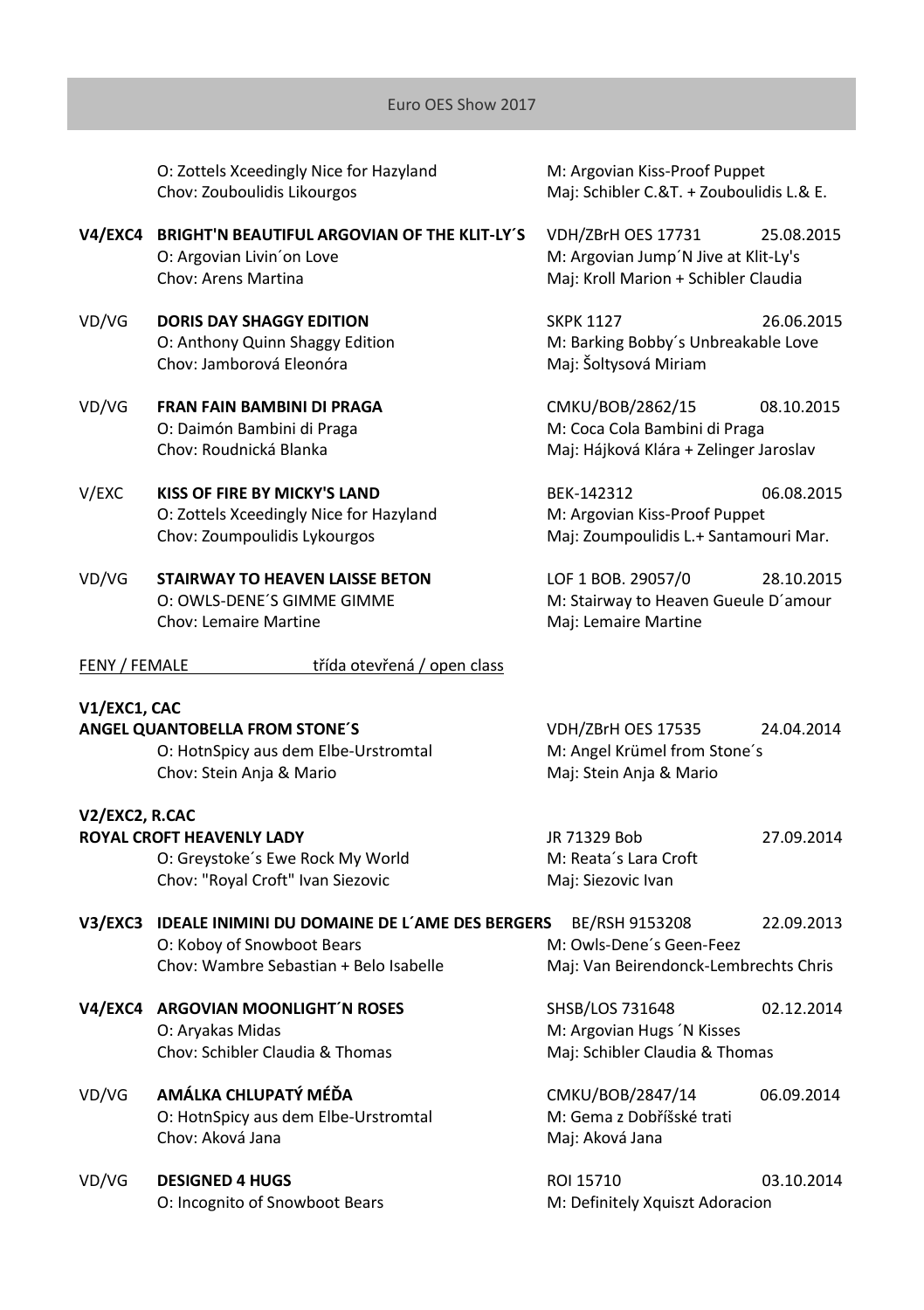Chov: Cocchetti Fabio Maj: Cocchetti Fabio

- V/EXC **FIDELIS VOM ZIGEUNERHÄUSL** VDH/ZBrH OES 17670 03.05.2015 Chov: Mathis Birgit Maj: Maj: Mathis Birgit
- V/EXC **GRILAND CHOOSE THE BEST** REF 4155379 **RKF 4155379** 18.01.2015<br>O: Niedersachsen's Pride Imagine You **M: Griland Zefirous Bear** O: Niedersachsen's Pride Imagine You Chov: Grigorian Karina Maj: Grigorian Karina
- V/EXC **GRIZZLY DREAM COUNT ON ME** DK15458/2014 16.08.2014 O: Sweet Expression's Meet & Greet M: Grizzly Dream Blaze of Glory Chov: Englykke Anette Maj: Englykke Anette
- V/EXC **MOP@SHOW´S CALYPSO AT SHAGGY BLUE BOB´S** VDH/DOESC D14018 11.04.2014 O: Shaggy Blue Bob's Rebel Yell M: Shaggy Blue Bob's High Energy Chov: Baro Kai Maj: Semmelroth Andrea & Gerald
- VD/VG **MY BEAUTIFUL AMANDA GIRL** DK16913/2014 04.10.2014 O: Sound Solution Ground Control **M: Danish Delight Quintessa** Chov: Madsen Dorthe Maj: Madsen Dorthe Maj: Madsen Dorthe
- VD/VG **SHAGGY BEAUTY COVER GIRL** MET.HBK-Bobt.20/14 10.05.2014 O: Memory of Endless Love by Silver Whirlwind M: Youandi Brigitte Bardot Chov: Zsemlye Nikoletta Maj: Zsemlye Nikoletta
- VD/VG **SHAGGY BEAUTY CHEESECAKE FACOTRY** MET.HBK-Bobt.19/14 10.05.2014 O: Memory of Endless Love by Silver Whirlwind M: Youandi Brigitte Bardot Chov: Zsemlye Nikoletta Maj: Farkas Andrea
- ABS **ORISHA - OMI** CMKU/BOB/2864/-16/15 09.05.2015 O: Samain iz Belo Golubych Angelov M: Anabel Anabel Chov: Botvinyev O. A. Maj: Bouchnerová Scarlet

O: Othello aus dem Rotmaintal M: Easy Loving Enola vom Zigeunerhäusl

FENY / FEMALE třída vítězů / winner class

## **V1/EXC1, CAC, BOS, VÍTĚZ EVROPSKÉ SPECIÁLNÍ VÝSTAVY/ WINNER OF EUROPEAN SPECIAL SHOW SUGAR AUS DEM ROTMAINTAL** VDH/ZBrH OES 17541 23.05.2014

Chov: Bilsheim Heike Maj: Bilsheim Heike

# **V2/EXC2, R.CAC**

O: Lambluv's to Russia with Love M: Griland Glamour Bear Cap Chov: Grigorian Karina Maj: Grigorian Karina

## **V3/EXC3 APPLE'S ANGEL DANCE ALL DAYS** ROL 14/85846 08.04.2014

O: Incognito of Snowboot Bears M: Ko-Pi's 599 Blue-Viviani

O: Silvery Bear Göd Wide Boy **M: Klara aus dem Rotmaintal** 

**GRILAND MASTERPIECE** 2008020087 213.04.2011